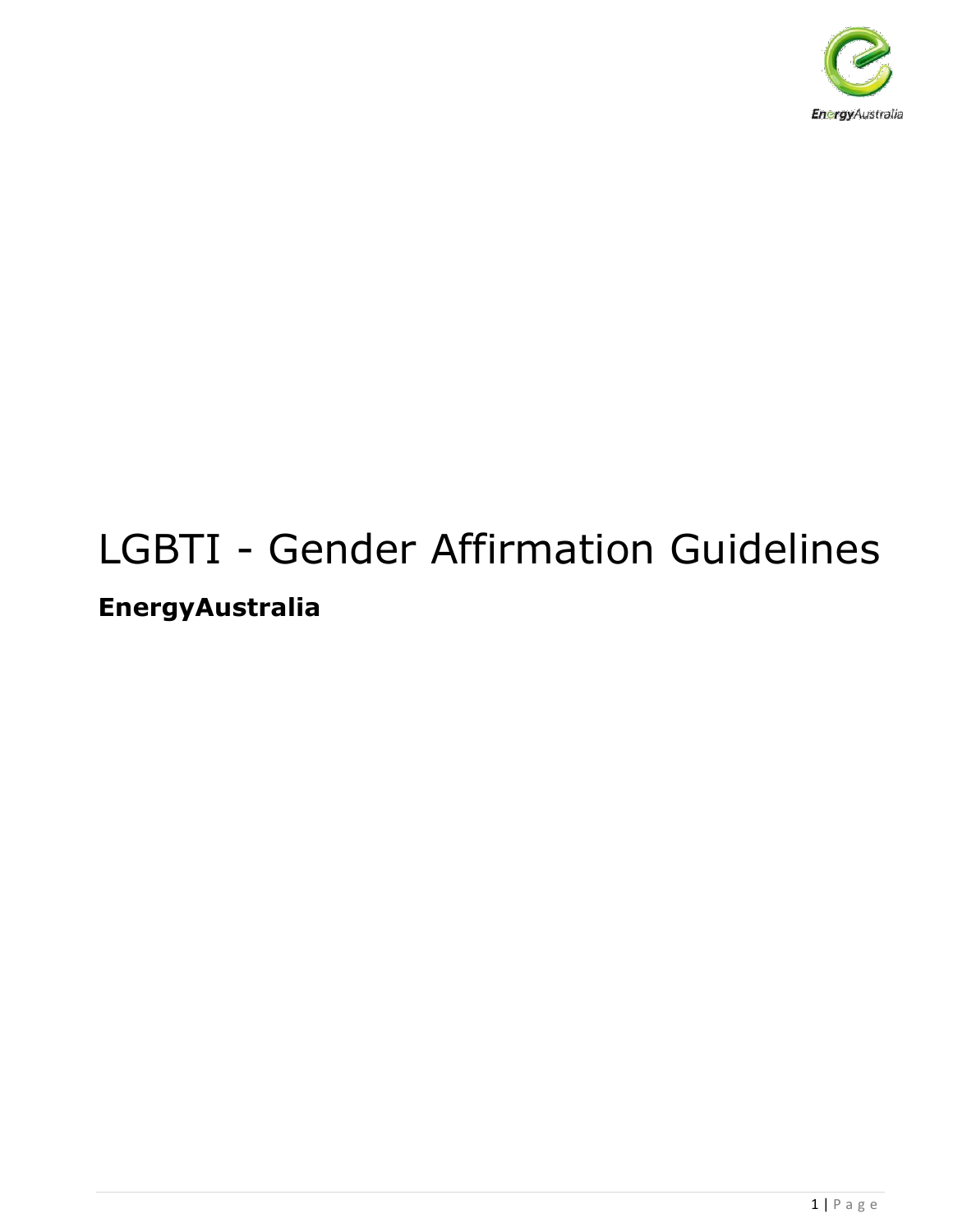

## **Introduction**

These guidelines should be read in conjunction with the Code of Conduct, Workplace Behaviour Policy, Diversity Policy and Leave Policy.

The guidelines apply to all EnergyAustralia workplaces and have been developed to ensure fair and consistent treatment of transgender employees. The guidelines provide advice and guidance to enable us to foster an inclusive and productive environment for all employees.

It is important that when following these guidelines, consultation should be sought with People and Culture Team if in any doubt.

The Employee Assistance Program (EAP) is also available to support our employees in managing their work/life balance. You are encouraged to make use of the EAP if you wish to speak confidentially with someone.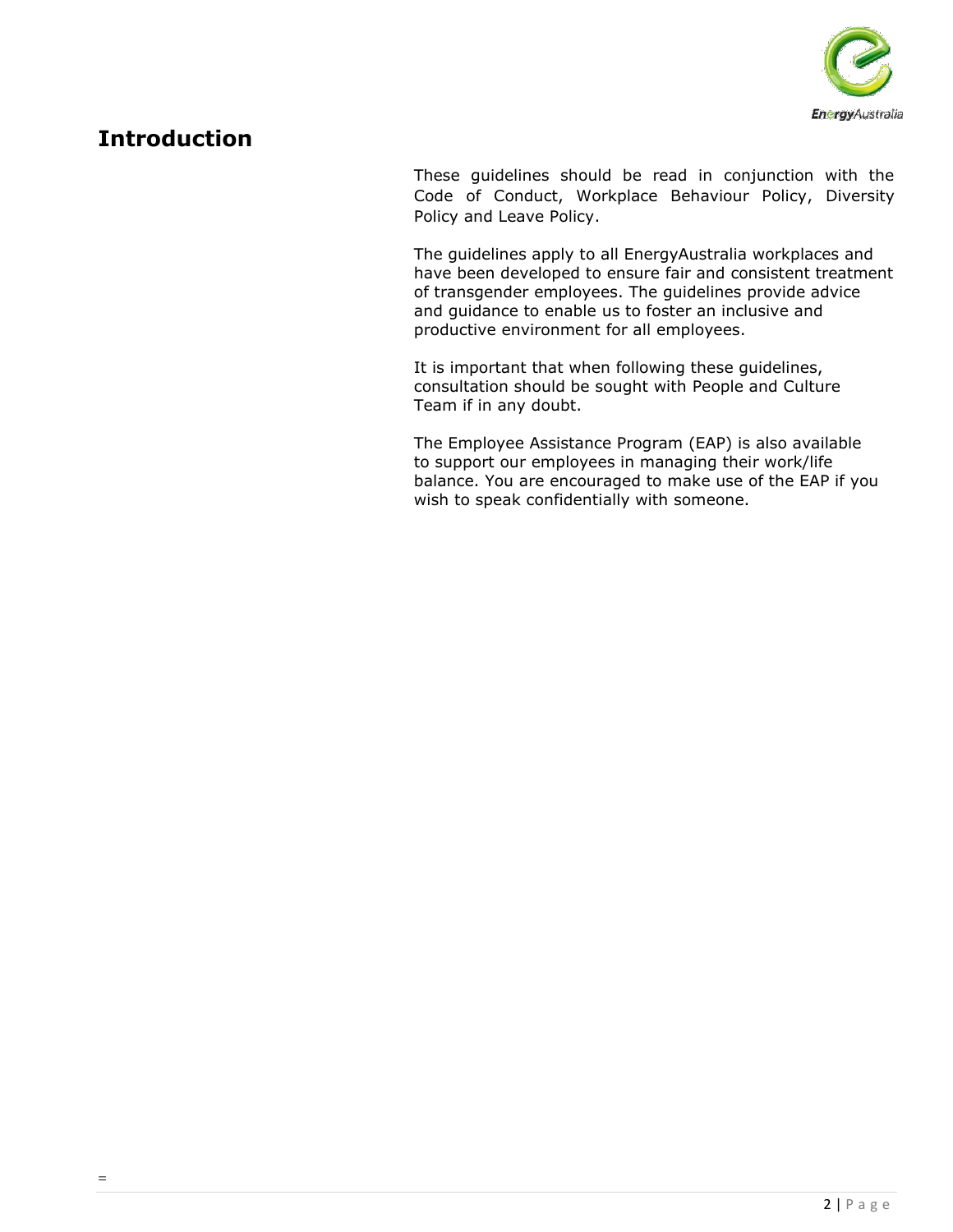

# **Background**

| Why have these<br>guidelines?                | We value and demonstrate respect for the uniqueness of<br>individuals and the varied perspectives and talents they<br>provide. We foster an inclusive work environment and<br>actively embrace a diversity of people, ideas, talents and<br>experiences.                                                                                                                                                                                                                                                                                                                                                                                                                                                                               |
|----------------------------------------------|----------------------------------------------------------------------------------------------------------------------------------------------------------------------------------------------------------------------------------------------------------------------------------------------------------------------------------------------------------------------------------------------------------------------------------------------------------------------------------------------------------------------------------------------------------------------------------------------------------------------------------------------------------------------------------------------------------------------------------------|
|                                              | Having an inclusive environment means that employees can<br>be honest and open about who they are. These guidelines<br>were created to help foster dialogue and understanding of<br>transgender issues in the workplace.                                                                                                                                                                                                                                                                                                                                                                                                                                                                                                               |
| <b>What is Gender</b><br><b>Diversity?</b>   | Gender diversity is a range of gender identities that sit outside<br>social expectations. These are umbrella terms that includes<br>people who are transgender, non-binary, gender neutral, or<br>otherwise gender non-conforming. Not all people who consider<br>themselves gender diverse or transgender (or who may be<br>considered by others as) will undergo a gender affirmation $1$ .                                                                                                                                                                                                                                                                                                                                          |
|                                              | Just as there are gay, lesbian and bisexual employees at<br>EnergyAustralia, there are also employees who are<br>transgender or gender diverse.                                                                                                                                                                                                                                                                                                                                                                                                                                                                                                                                                                                        |
| What is gender identity?                     | Gender identity is a person's innate, deeply felt psychological<br>identification as male or female. This may or may not<br>correspond to that person's body or sex as assigned at birth.<br>Transgender or gender diverse people often say that they are<br>trapped in the wrong body; they were born one sex but feel<br>more like another; or they do not feel they conform to either<br>male or female. Health care professionals often describe this as<br>gender dysphoria, literally, feeling confusion about one's<br>gender. For those who are transgender, coming out means<br>acknowledging their gender identity - the internal sense of<br>being male or female $-$ and then determining how to express<br>that identity. |
| <b>What is Gender</b><br><b>Affirmation?</b> | The process of a transgender individual publicly changing their<br>gender presentation in society was has been known as<br>'transitioning', however this is now more often referred to as<br>'Gender Affirmation'. Gender Affirmation is an interpersonal,<br>interactive process whereby a person receives social recognition<br>and support for their gender identity and expression. The<br>individual usually changes their name, clothing and appearance<br>and it may also entail anatomical changes. If the individual<br>remains at their same place of employment during this period, it<br>is can be known as 'affirming their gender in the workplace'.                                                                     |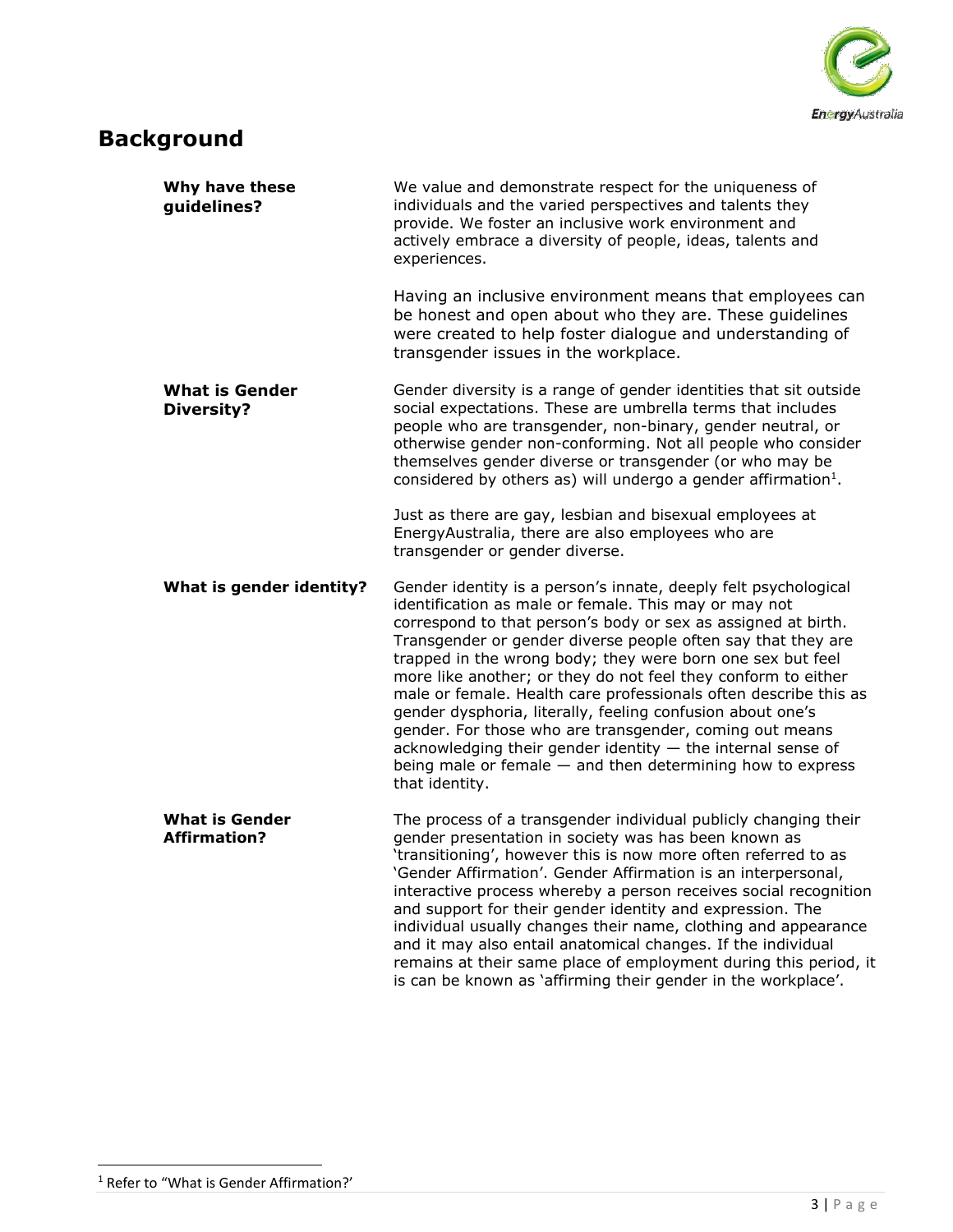

# **Rights and Responsibilities**

There are rights, expectations and responsibilities of each party associated with an affirmation in the workplace and it is essential that open and honest communication is established to build trust for each party. With each right comes responsibility or expectation. A successful affirmation in the workplace can only occur with the commitment and understanding of everyone involved.

#### **Guidance for Affirming Employees**

If you are an affirming employee, you have the right to openly be who you are. This means, while still maintaining professional expectations, expressing your gender identity, characteristics or expression without fear of consequences. With this right comes the expectation that you will work with others to ensure they understand your needs and that you clearly understand this expectation as a part of your affirmation at EnergyAustralia.

| Who should I speak to at work<br>about affirming (transitioning)<br>and when?   | It is important that you inform certain people who can support<br>and assist you in the workplace. Your first point of contact<br>may be your immediate leader or the People and Culture<br>team.                                                                                                                                                                                                                                                                                                                              |
|---------------------------------------------------------------------------------|--------------------------------------------------------------------------------------------------------------------------------------------------------------------------------------------------------------------------------------------------------------------------------------------------------------------------------------------------------------------------------------------------------------------------------------------------------------------------------------------------------------------------------|
|                                                                                 | Contact should be initiated by the employee well ahead of their<br>planned affirmation date. Explain your intentions, needs and<br>concerns to the person you've chosen to speak to.                                                                                                                                                                                                                                                                                                                                           |
| What do I need to do to start<br>preparing for my affirmation?                  | Your leader, the People and Culture Team and others may not be<br>educated about transgender, gender diverse or non-binary issues<br>and may not understand clearly what your needs may be. You<br>should be prepared to spend some time educating people.                                                                                                                                                                                                                                                                     |
|                                                                                 | We recommend creating a Workplace Transition Plan as part of<br>your transition process. This can be used as a springboard for<br>initial conversations as well as a way to help create the support<br>team you will need during this time. Some suggestions for how to<br>create a Transition Plan can be found at the end of this document.                                                                                                                                                                                  |
| Am I covered under the<br>EnergyAustralia Workplace<br><b>Behaviour Policy?</b> | Yes. EnergyAustralia is committed to providing an equitable work<br>environment for all employees that is safe, flexible, fair, culturally<br>appropriate and professional. EnergyAustralia believes a culture<br>which respects our brand personality and behaviours is critical to<br>the achievement of our business goals. EnergyAustralia's<br>personality and behaviours are built on a foundation of people<br>working together in a discrimination-free environment where<br>everyone is treated fairly and equitably. |
| What am I entitled to as an<br>employee?                                        | As an employee of EnergyAustralia who is wishing to affirm their<br>gender, you are entitled to four (4) weeks paid leave, which can<br>be taken in one block or broken into multiple. You are also<br>entitled to up to twelve (12) months unpaid leave, including the<br>paid portion to ensure that you can affirm your gender at your<br>own pace.                                                                                                                                                                         |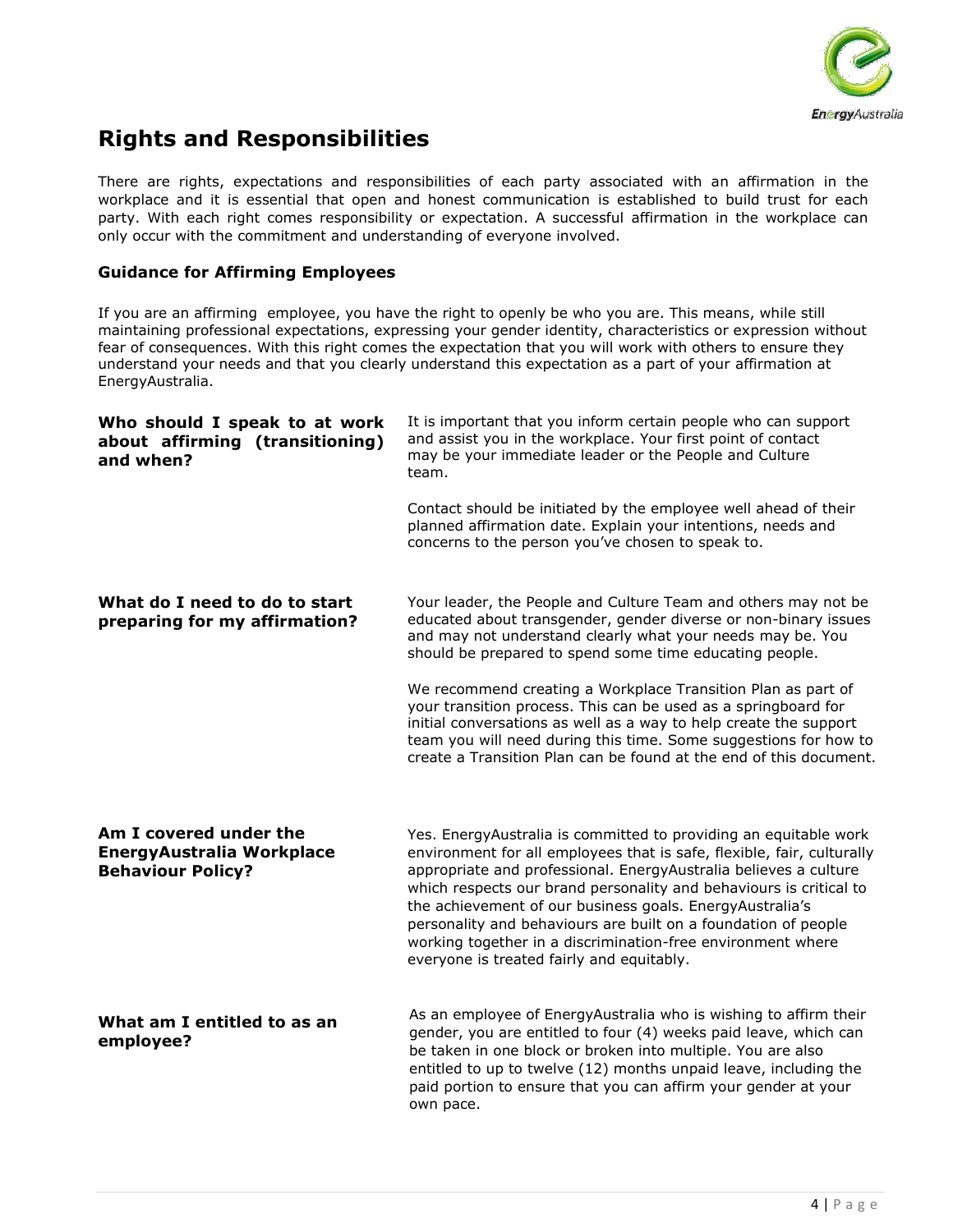

#### **Guidance for Leaders**

If you have an employee who is affirming their gender, it is important that you demonstrate sensitivity and understanding of their needs and concerns. It may be frightening to an employee to make themselves vulnerable to a person in a supervisory capacity.

| How can I show my<br>support?             | If you are unfamiliar with the process, allow the individual<br>to educate you or leverage coaching and resources available<br>to you through the People and Culture team or external<br>resources. Listen carefully to what the individual is telling<br>you, be open-minded and discuss with the individual their<br>needs and concerns.                                                                                                                                                                                                                      |
|-------------------------------------------|-----------------------------------------------------------------------------------------------------------------------------------------------------------------------------------------------------------------------------------------------------------------------------------------------------------------------------------------------------------------------------------------------------------------------------------------------------------------------------------------------------------------------------------------------------------------|
| Can I ask questions?                      | Yes. Allow the employee to help educate you. You can also<br>seek advice and assistance from the People and Culture<br>team or the Employee Assistance Program (EAP) as well as<br>external resources (available below). Make it clear to the<br>employee that your conversation will be confidential and<br>explain any concerns you might have and ask the<br>employee's opinion regarding the best method and time for<br>informing co-workers about the process.                                                                                            |
| What are my<br>responsibilities?          | Be open and receptive to your employee to be able to foster<br>an environment where they feel safe.                                                                                                                                                                                                                                                                                                                                                                                                                                                             |
|                                           | Partner with your employee to ensure their Affirmation Plan<br>is prepared and understood. During the early stages, few, if<br>any, accommodations will be required on your part.<br>However, at some point, you may be faced with issues<br>concerning an employee's physical appearance and use of<br>restroom facilities. Please refer to the Frequently Asked<br>Questions section of these guidelines.                                                                                                                                                     |
| What if other employees<br>are concerned? | A lack of knowledge about transgender issues has the<br>potential for creating misunderstanding in the workplace.<br>While everyone is expected to conduct themselves in<br>accordance with the Company's policies, we must also<br>ensure that a forum is made available for individuals to<br>express their concerns, ask questions and learn about<br>gender affirmation in the workplace. Such a forum may be a<br>meeting between Leader and employee, support from your<br>People and Culture Team and making these guidelines<br>available to employees. |
|                                           | Its important employees know what to expect when the<br>individual begins their affirmation. Establishing some level<br>of comfort as to what the transition is and why it is<br>happening is important in preventing future<br>misunderstandings.                                                                                                                                                                                                                                                                                                              |
|                                           | People who raise concerns about a transgender co-worker<br>should be provided EnergyAustralia's Workplace Behaviour<br>Policy. They should be coached to differentiate personal<br>beliefs from appropriate workplace behaviours where<br>necessary. They will need to work cooperatively with their<br>co-workers regardless of their gender identity and be made                                                                                                                                                                                              |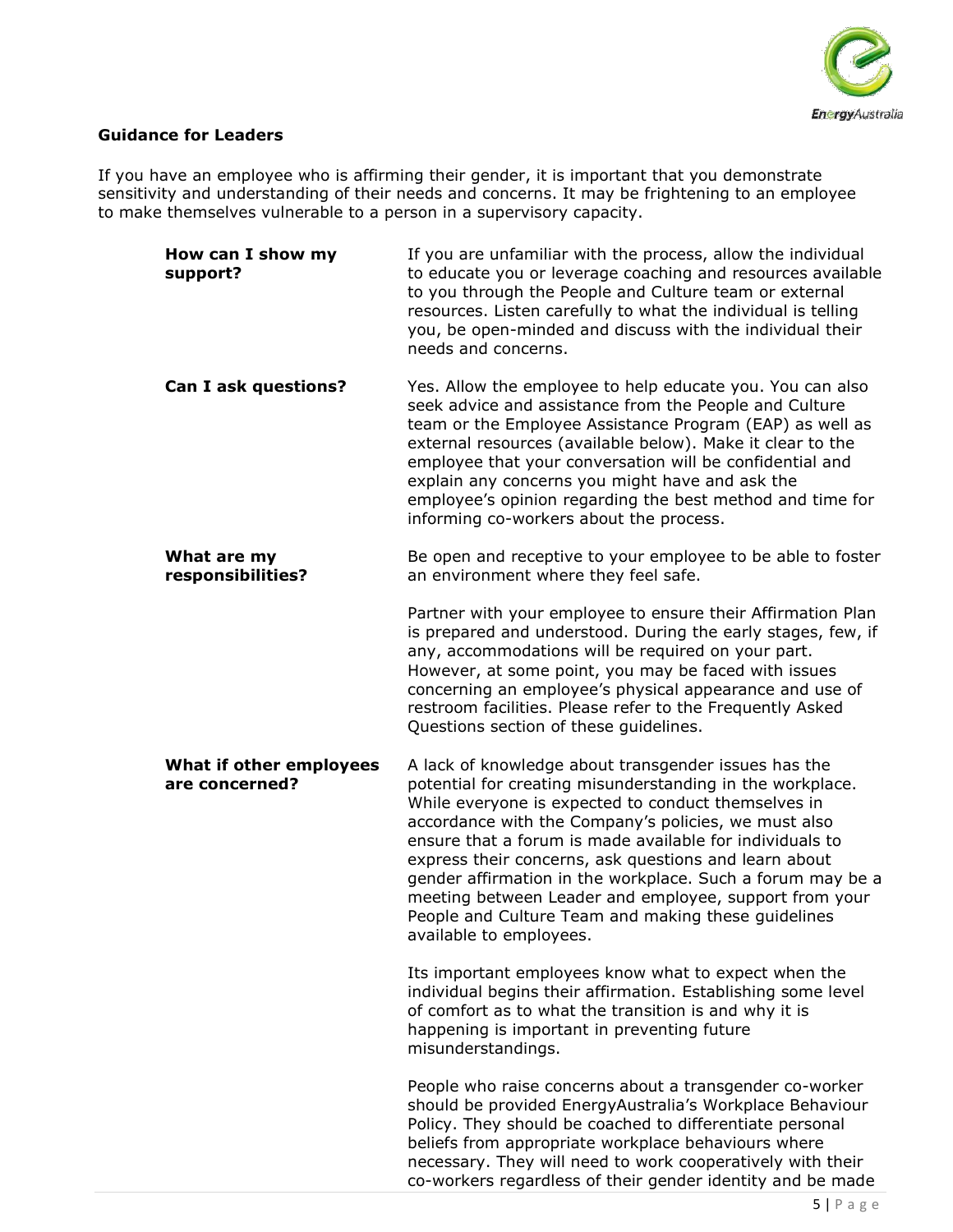

aware that failure to do so could result in disciplinary action, including termination of their employment.

If any employees express concern regarding the appearance of a transsexual co-worker after reviewing EnergyAustralia's policies or if they are curious about the change in appearance, the leader may meet with team members individually to inform them of the change and to answer questions.

If individuals have concerns with a transsexual co-worker's usage of a restroom or other sex segregated facility after reviewing EnergyAustralia's policies, the individual with the concern may be permitted to use a different or single occupancy facility, if such facilities exist at that work location.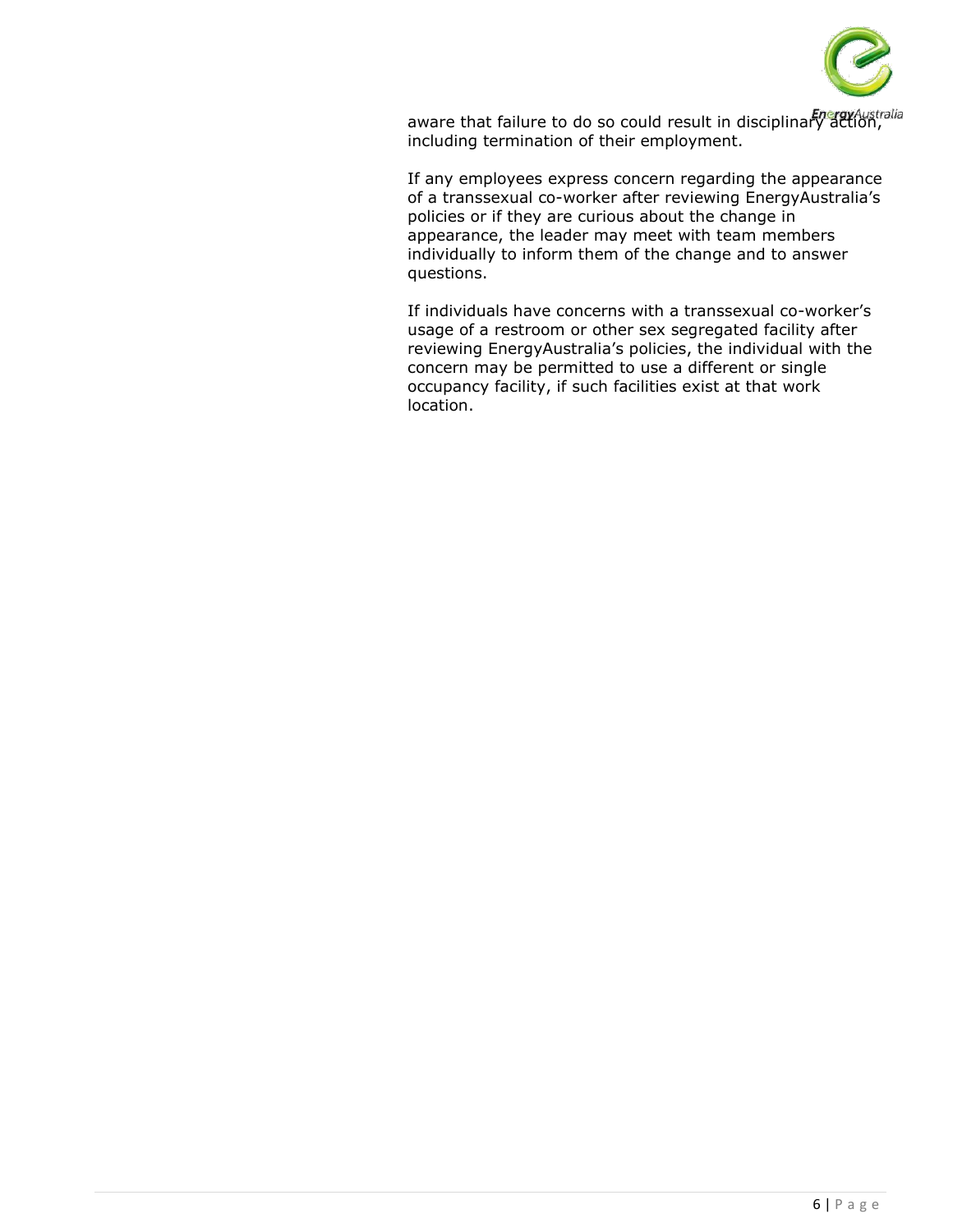

### **Guidance for Co-workers**

There is no one 'right' way to demonstrate your support. If a co-worker is affirming their gender and you are not certain which pronouns to use, it is appropriate to respectfully ask his or her name and which pronouns you should use. In general, it is considered insensitive to refer to someone by the wrong pronouns once you have established which set is preferred.

Below is a table that includes the most commonly referred to pronouns. Please note that these are not the only pronouns and there are infinite number of pronouns as new ones emerge in our language. Always as someone for their pronouns in a respectful way.

| <b>Subjective</b> | <b>Objective</b> | <b>Possessive</b> | <b>Reflexive</b>       | <b>Example</b>                                                      |
|-------------------|------------------|-------------------|------------------------|---------------------------------------------------------------------|
| She               | Hers             | Her               | <b>Herself</b>         | She is speaking<br>The backpack is hers<br><b>I listened to her</b> |
| He                | Him              | <b>His</b>        | Himself                | He is speaking<br>I listened to him<br>The backpack is his          |
| They              | Them             | <b>Theirs</b>     | <b>Themself</b>        | They are speaking<br>I listened to them<br>The backpack is theirs   |
| Ze                | Hir/Zir          | <b>Hirs/Zirs</b>  | <b>Hirself/Zirself</b> | Ze is speaking<br>I listened to hir<br>The backpack is zirs         |

While there is an education process for co-workers, there will be boundaries and some subjects will be off limits.

| What sort of questions<br>would be considered<br>inappropriate?                | This can vary from individual to individual and depends<br>on many things such as family circumstances or how the<br>affirming employee's gender dysphoria impacts them.                                                                                                                                                                                                                                                                          |  |
|--------------------------------------------------------------------------------|---------------------------------------------------------------------------------------------------------------------------------------------------------------------------------------------------------------------------------------------------------------------------------------------------------------------------------------------------------------------------------------------------------------------------------------------------|--|
| Be as open and<br>honest as you would<br>like your co-worker to<br>be with you | Co-workers need to be aware that if the transitioning<br>employee isn't comfortable with a conversation, it is<br>reasonable for them to decline to answer or continue the<br>conversation without having to give a long<br>explanation. Normal professional behaviour is expected.                                                                                                                                                               |  |
| Here are some<br>behaviours that<br>help create an<br>inclusive workplace      | If this is new for you, and if you feel awkward, say so<br>Ask your co-worker to be honest with you about what you<br>say or do, which may make him or her feel uncomfortable<br>Tell your co-worker if he or she does or says<br>$\overline{\phantom{m}}$<br>something that makes you uncomfortable<br>Take the time to talk and be prepared to listen<br>Don't make assumptions. Not everyone's appearance<br>or behaviour plays to stereotypes |  |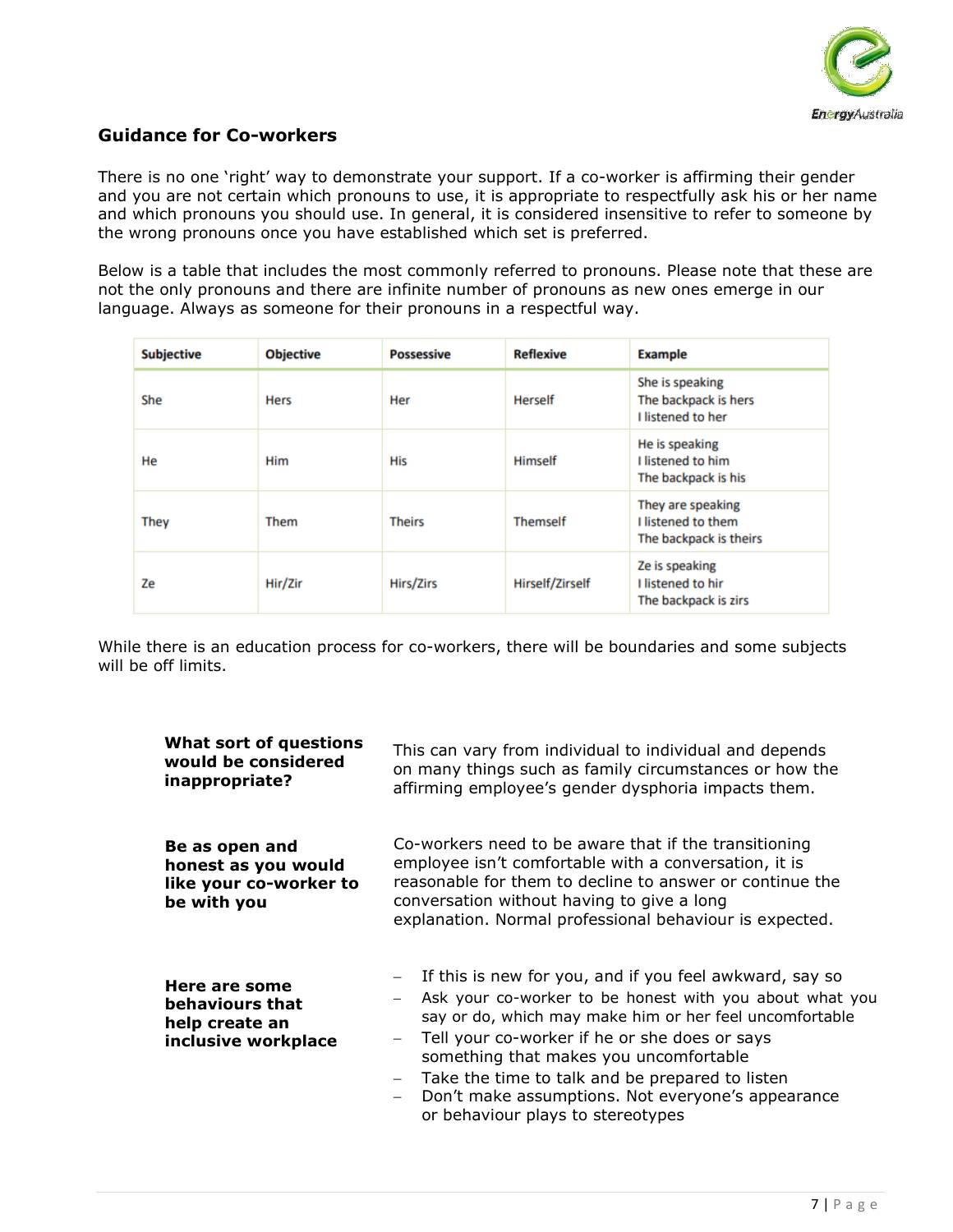

- − Know and understand EnergyAustralia's policies that pertain to sexual orientation and gender identity: non-discrimination, harassment, etc.
- − Let your co-workers know that you won't tolerate even subtle forms of discrimination or harassment in the workplace

#### **What can I learn from this?**

Each of us can have an immense impact on the individual transitioning by focusing on making it a positive experience.

The individual transitioning may find support that provides retention and productivity benefits.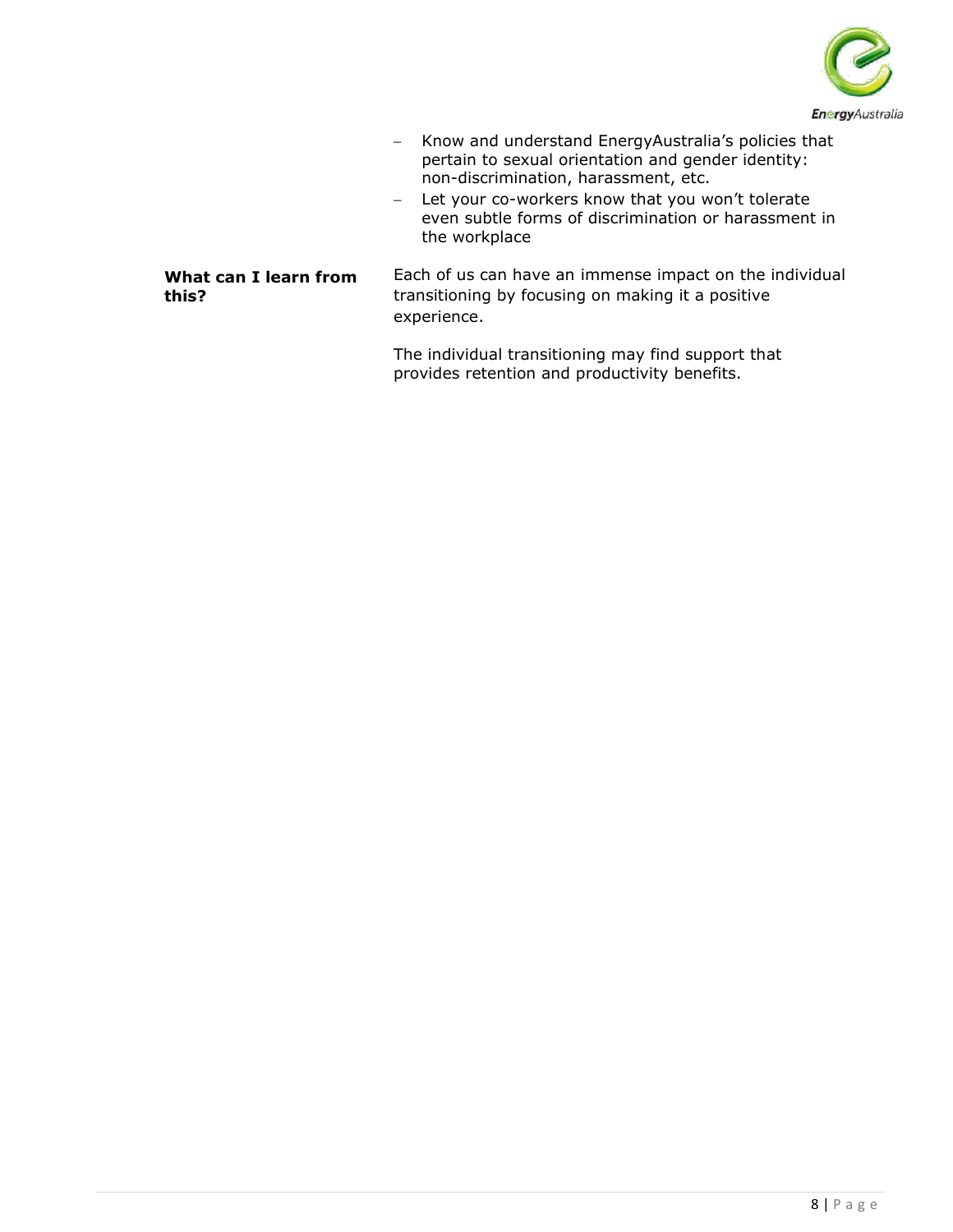

# **Frequently Asked Questions**

The below questions are intended as a guide, if you require further advice and guidance, please contact the People and Culture Team.

| What are the<br>appearance standards<br>for a transgender /<br>gender diverse or<br>non-binary<br>employee? | Individuals who are affirming their gender will assume the<br>appearance and role for their gender identity. For employees<br>who are non-binary or gender diverse dress standards may<br>vary depending on their gender identity. The decision as to<br>when and how to begin the real-life experience remains the<br>employee's choice. Part of that experience is dressing in the<br>desired gender role.                                          |  |
|-------------------------------------------------------------------------------------------------------------|-------------------------------------------------------------------------------------------------------------------------------------------------------------------------------------------------------------------------------------------------------------------------------------------------------------------------------------------------------------------------------------------------------------------------------------------------------|--|
|                                                                                                             | Generally, an affirming employee will dress the same as<br>other individuals of the desired gender in the workplace. A<br>transgender employee is permitted to dress consistently with<br>their gender identity and is required to comply with the<br>same standards of dress and appearance that apply to all<br>other people in their workplace and similar position.                                                                               |  |
|                                                                                                             | Any concerns should be addressed with the employee<br>directly and care should be given of personal opinions<br>regarding a colleague's professional appearance. If the<br>individual dresses or behaves inappropriately, this issue<br>should be dealt with in the same manner as with any other<br>individual. You should refer to EnergyAustralia's Dress Policy<br>or contact the People and Culture Team directly with<br>questions or concerns. |  |
| <b>Use of restrooms</b>                                                                                     | Restroom access issues need to be handled with sensitivity<br>not only to the Company's obligation to provide employees<br>with the same level of restroom access available to non-<br>transgender employees, but also to the emotional responses<br>and privacy concerns of co-workers sharing facilities with a<br>transgender co-worker.                                                                                                           |  |
|                                                                                                             | All employees will be permitted to use the facilities that<br>correspond to their gender identity. However, usage of<br>available single occupancy facilities may be considered for a<br>temporary period during the employee's affirmation or on an<br>ongoing basis.                                                                                                                                                                                |  |
|                                                                                                             | Once the affirmation process is complete, a transgender<br>employee has the right to the same access as a non-<br>transgender employee of the same gender.                                                                                                                                                                                                                                                                                            |  |
|                                                                                                             | Co-workers who have personal concerns about sharing a<br>restroom with a transgendered individual should have a<br>discussion with the People and Culture Team.                                                                                                                                                                                                                                                                                       |  |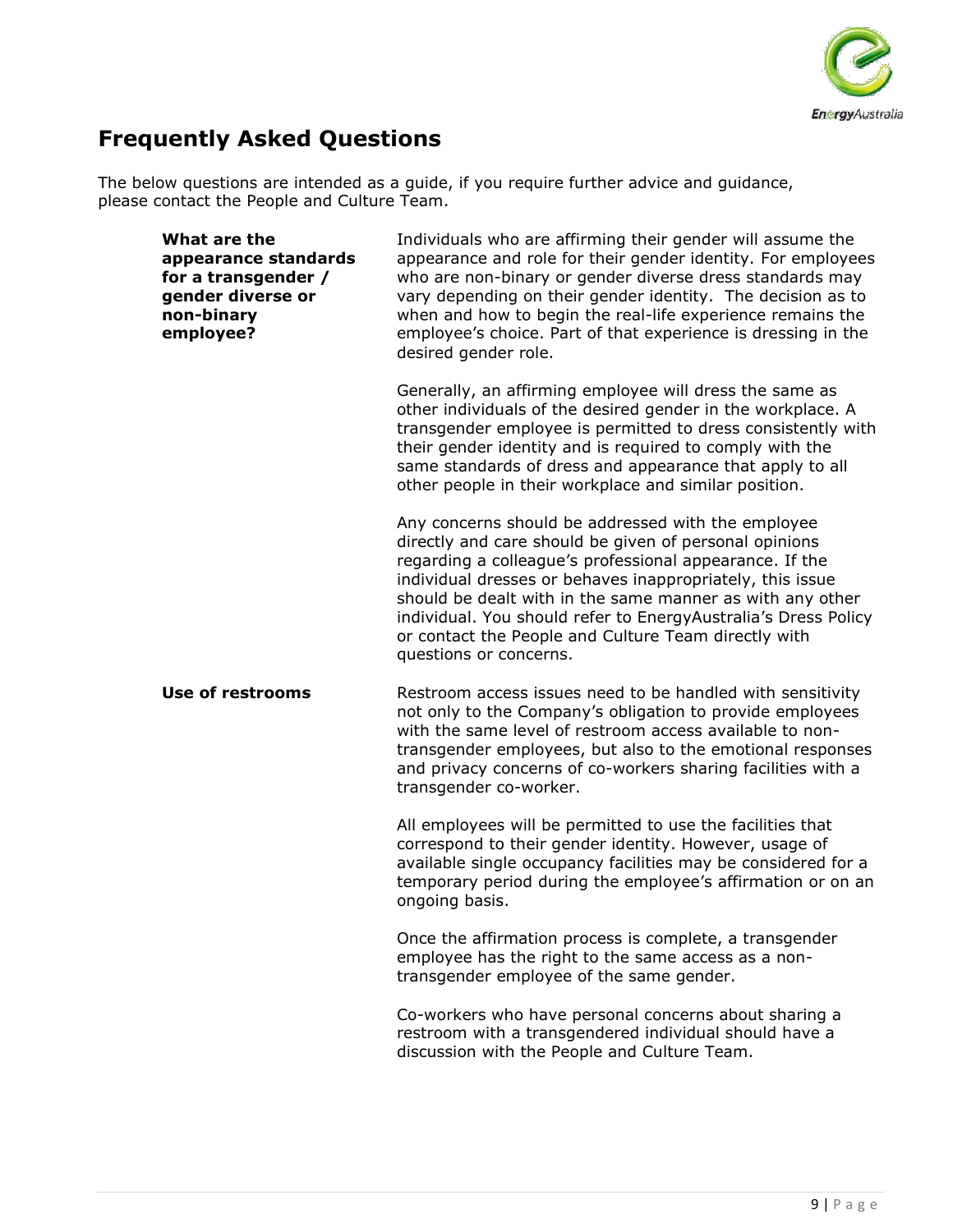

| <b>Name and Photo</b><br>changes             | The employee's records and work-related documents should<br>be retained under the individual's legal name (as reflected<br>on identification documents verified at the start of<br>employment) unless and until the individual makes a legal<br>change. The employee must provide proof of their legal<br>name change and action this to change their name and<br>gender in all employee data systems and other<br>administrative records. |
|----------------------------------------------|--------------------------------------------------------------------------------------------------------------------------------------------------------------------------------------------------------------------------------------------------------------------------------------------------------------------------------------------------------------------------------------------------------------------------------------------|
|                                              | At the first opportunity, the employee's leader should<br>request that all photographs on display in the workplace,<br>including their security pass, are updated with a photo<br>portraying the individual in their new, re-assigned<br>gender.                                                                                                                                                                                           |
|                                              | In everyday written and oral speech, the new name<br>and pronouns should be used when the individual is<br>ready.                                                                                                                                                                                                                                                                                                                          |
|                                              | If you are not certain which pronouns to use, it is<br>appropriate to respectfully ask their name and which<br>pronouns you should use. Try asking: 'What pronouns do<br>you use?' or 'Can you remind me what pronouns you use?'<br>It can feel awkward at first, but it is not half as awkward as<br>making a hurtful assumption.                                                                                                         |
| <b>Where can I find</b><br>more information? | If you would like to read further information on Transgender                                                                                                                                                                                                                                                                                                                                                                               |

If you would like to read further information on Transgender in the Workplace, please refer to:

- **Victorian Equal Opportunity and Human Rights Commission -** [Guideline: Transgender People at Work](https://www.humanrightscommission.vic.gov.au/home/our-resources-and-publications/eoa-practice-guidelines/item/632-guideline-transgender-people-at-work-complying-with-the-equal-opportunity-act-2010) – information that can help you to develop a plan for transgender workers.
- **NSW Gender Centre Fact Sheets** these are provided for workplaces to ensure that employees are supporting in the workplace including anti-discrimination  $-$  [click here](https://gendercentre.org.au/resources/kits-fact-sheets/employers)
- **Trans Medical Research**  a great source of information about being transgender and transgender health and wellbeing - [more information here](http://tc.org.au/)
- **Transgender Victoria** educates workplaces on how to provider better services for Transgender people and ways to provide services to the community - more information [here](http://www.transgendervictoria.com/what-we-do/resources/category/general-resources)
- **Let's Talk Gender** Pride in Diversity publication. This is a closer look at gender diversity within the workplace. Appendix B makes a special reference to recruitment of gender diverse employees - [more information here](http://www.prideinclusionprograms.com.au/publication/lets-talk-gender)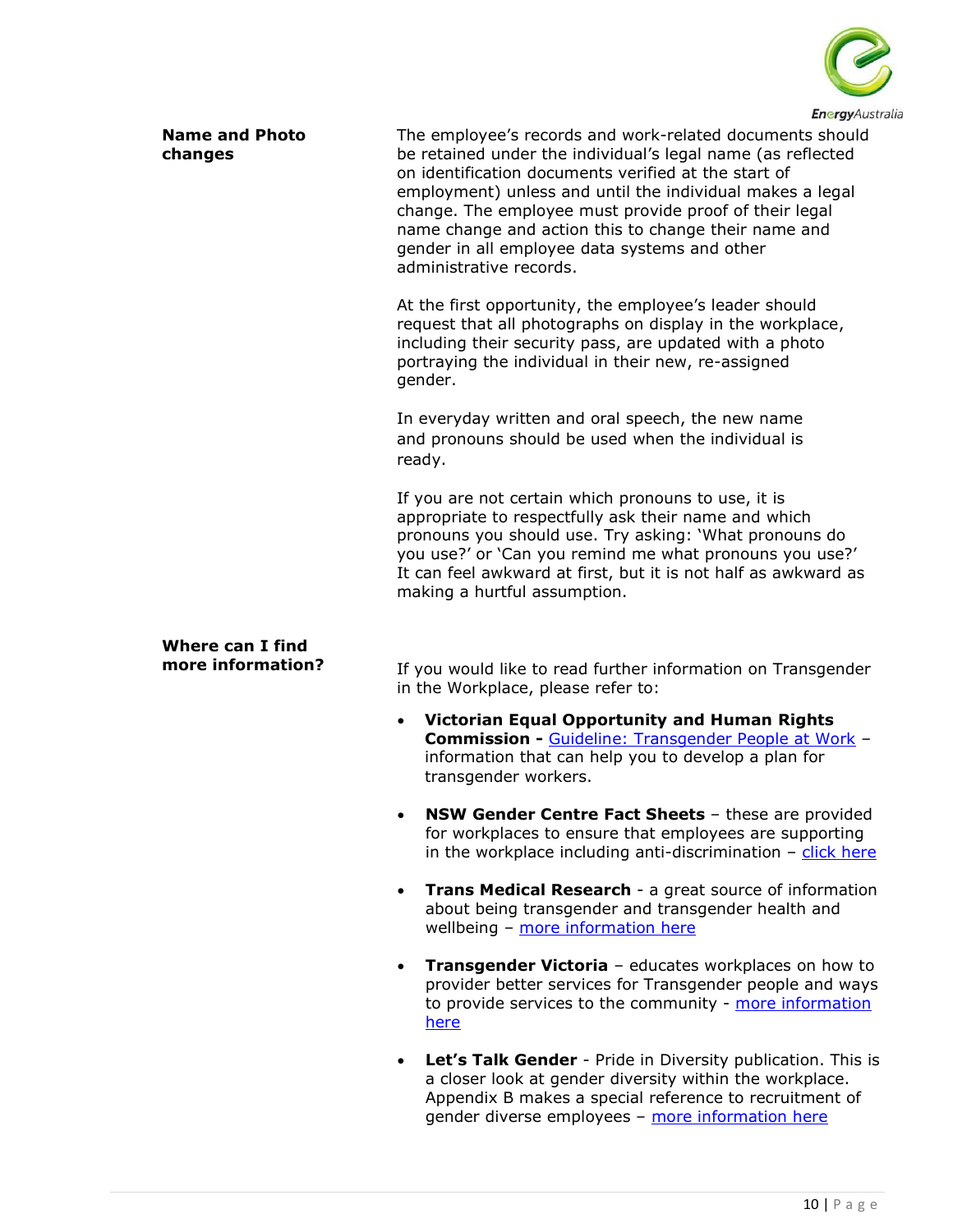

## **Terminology you may encounter**

#### **Coming out**

This is the process in which a person first acknowledges, accepts and appreciates their sexual orientation or gender identity and begins to share that with others. This process can be challenging and may be accompanied by a wide range of emotions because the person coming out often does not know how friends, relatives, coworkers or others may react

#### **Gender**

Gender (sometimes referred to as sex) refers to the biological attributes that classify one as male or female. Gender (masculine or feminine) is generally associated with features that include physical sex and other features such as height, weight and body hair.

#### **Gender characteristics**

Gender characteristics include dress, mannerisms, physical characteristics, speech patterns or other external characteristics and behaviours that are socially defined as either masculine or feminine. Social or cultural norms can vary widely and some characteristics which may be accepted as masculine, feminine or neutral in one culture may not be assessed the same in another.

#### **Gender identity**

Gender identity is a person's innate, deeply felt psychological identification as male or female. This may or may not correspond to that person's body or sex as assigned at birth.

#### **Gender Dysphoria / Gender Incongruence**

Gender Incongruence is better known as Gender Dysphoria and is defined as the feeling distress and discomfort caused by the conflict between one's gender identity and one's sex at birth. Some people who experience this condition are transsexual, but not all transsexual people experience gender dysphoria. Furthermore, not all people with gender dysphoria are transsexuals. In 2019, the World Health Organisation (WHO) removed Gender Dysphoria from its list of mental illnesses.

#### **Presentation / Gender Expression**

Presentation or Gender Expression refers to how a person expresses their gender to the world (see Gender characteristics). A person may be biologically one gender, but present as that of their gender identity. This is an important milestone in the transition process.

#### **Transgender/Trans**

Transgender/Trans is a broad term that applies to people who live all or substantial portions of their lives expressing an innate sense of gender other than their birth sex. This includes transsexual and people who simply feel like their biological sex fails to reflect their true gender.

#### **Gender Affirmation**

This is the process through which a person modifies his/her physical characteristics and/or manner of expression to satisfy the standards for membership in a gender other than the one he/she was assigned at birth. Some people affirm their gender simply by living as a member of the other gender, while others undergo medical treatment to alter their physical characteristics. This may or may not include hormone therapy and eventual sex reassignment surgery.

#### **Transsexual**

A person who identifies with the roles, expectations and expressions more commonly associated with a sex different from one he/she was assigned at birth, a transsexual often seeks to change his/her physical characteristics and manner of expression to transition to the other gender.

#### **Non-Binary**

A non-binary person is someone who does not identify as exclusively a man or a woman. In really simple terms, someone who is non-binary might feel like a mix of genders, or like they have no gender at all.

#### **Gender Diverse**

People who identify as gender diverse do not specifically align within the western binary of gender and usually sit outside of male or female in relation to their gender identity.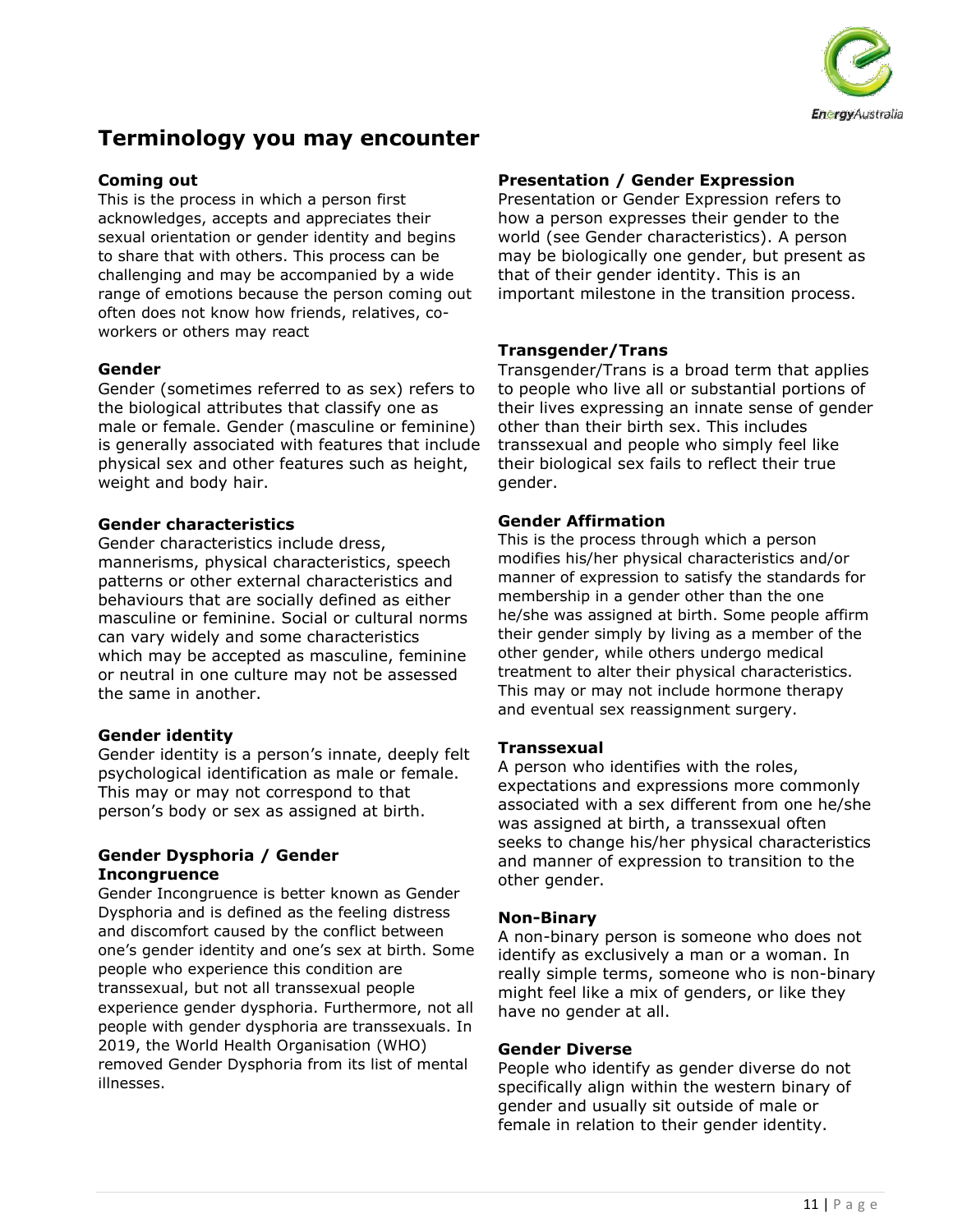

# **Appendix A: Planning for a Gender Affirmation**

These are the recommended steps in an on-the-job transition for an individual wanted to affirm their gender whilst employed at EnergyAustralia. It may be appropriate to adapt this generic process to fit an individual person or a specific location. This planning document is to be used as a supplementary tool for the purpose of planning a transition.

### **Advance Preparation**

- 1. The individual should meet with their Leader and a representative from the People and Culture team. The individual shares their status and intent to transition.
- 2. Employee's leader and People and Culture should then seek permission from the employee to meet with the Business Unit leader for informing, garnering support and involving them appropriately in the announcement of the transition.
- 3. The appropriate set of stakeholders should be identified to plan the affirmation. This will include the individual, his or her leader and People and Culture. If necessary, involve others as locally appropriate, such as Diversity & Inclusion representative. The stakeholders should become familiar with educational resources, including Company policy and external resources (where available).
- 4. Plan the transition. Include solutions to the issues listed here:
	- a. The date of the transition, i.e. the first day of the change of gender presentation, pronoun usage and name. Recognise that this date will be driven primarily by the individual's situation and progress;
	- b. How the individual's workgroup, clients and/or vendors will be informed of the change;
	- c. Before the general announcement the individual may choose to talk to some of their co-workers to disclose their planned announcement on a one-on-one basis;
	- d. Whether there needs to be an educational workshop given to staff;
	- e. What changes will be made to records and systems, and when;
	- f. How the current policies against discrimination, harassment and benefits will protect the individual;
	- g. How the dress code will be followed;
	- h. The expected plan for use of gender-specific facilities, such as restrooms;
	- i. Any time off required for medical treatment, if known;
- 5. Make advance arrangements for name changes to be effective on the day of transition, so that resources will be available on the first day. Please refer to The First Day of Full-Time Workplace Gender Transition below. Consider how long certain changes may take (e.g. legal name changes in human resource systems, company directory, etc.).

### **The Day of the Announcement**

- 1. Hold a workgroup meeting or include this in an existing face-to-face meeting and Teleconference in any non-local stakeholders. Everyone in the workgroup who the individual interacts with often should be included. Do not do this by email. A handout is optional in conjunction with the face-to-face meeting. The individual should choose whether to be personally present at this meeting, depending on comfort level.
- 2. The leader of the workgroup (the department head, for example) should make the announcement, in conjunction with the highest level leader in the group, to show support. The leaders should:
	- a. Make it clear that the individual is valued and has management's full support in making the transition;
	- b. Explain Company policy and expectations;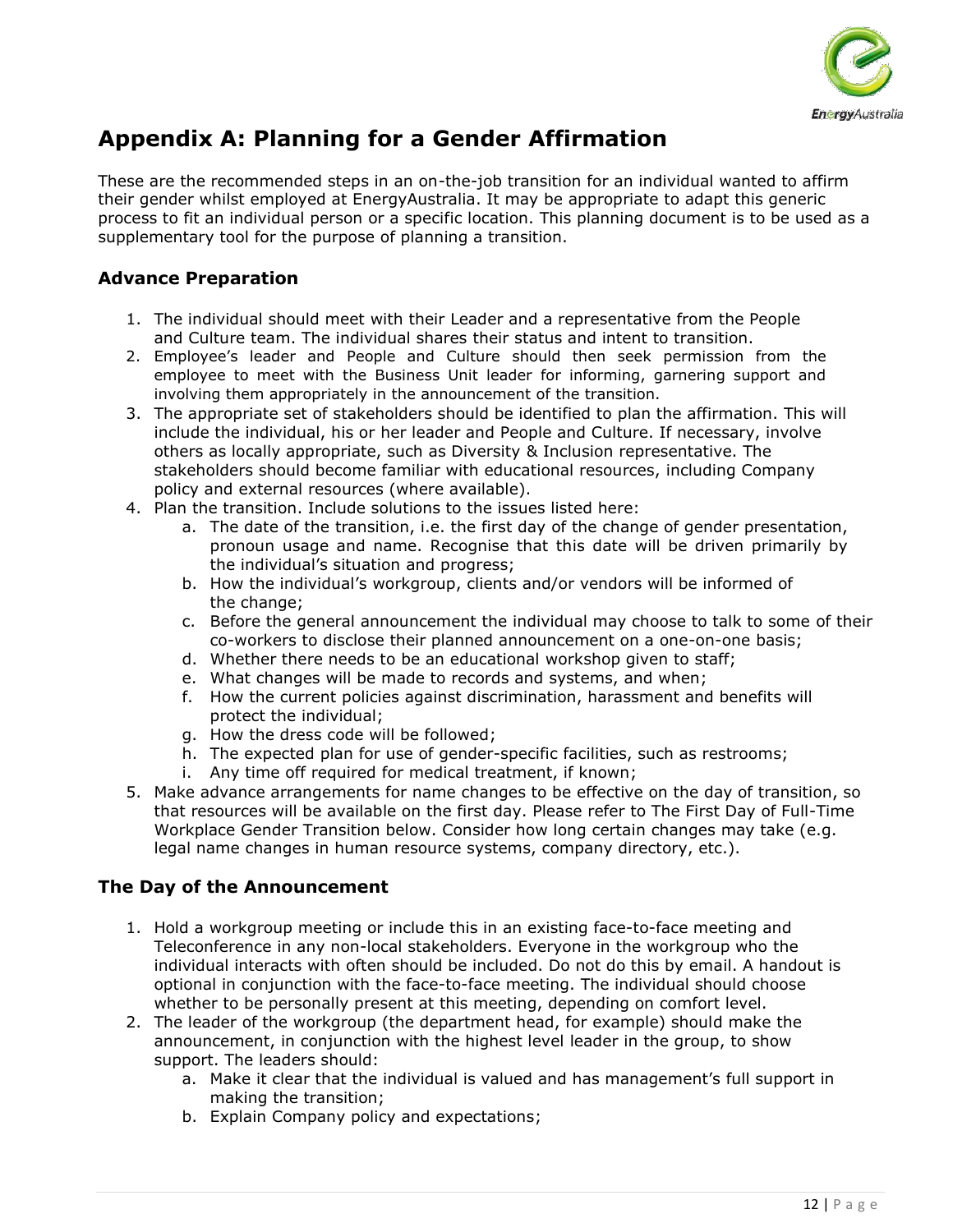

- c. Stress that on the day the individual will present themselves consistently with their gender identity and should be treated as such; for example they should be called by the new name and new pronouns;
- d. Lead by example. Use the new name and pronouns in all official and unofficial communication;
- e. Make it clear that the transition is 'no big deal' and that work will continue as before;
- f. Answer people's questions;
- g. If an educational workshop is part of the transition plan, announce it;

### **The First Day of Full-Time Workplace Gender Transition**

On the first day of transition, the individual's leader should ensure the following steps are taken, as they would for a new or transferred individual:

- 1. Issue a new identification pass with a new name and photo.
- 2. Update any organisation charts, mailing lists and other references to the new name.
- 3. Follow-up on any incomplete name change related issues (email, etc.).
- 4. The leader should plan to be on site with the worker the first day to make introductions, support the individual, ensure respectful and inclusive treatment and make sure that work returns to normal after a few hours of transition.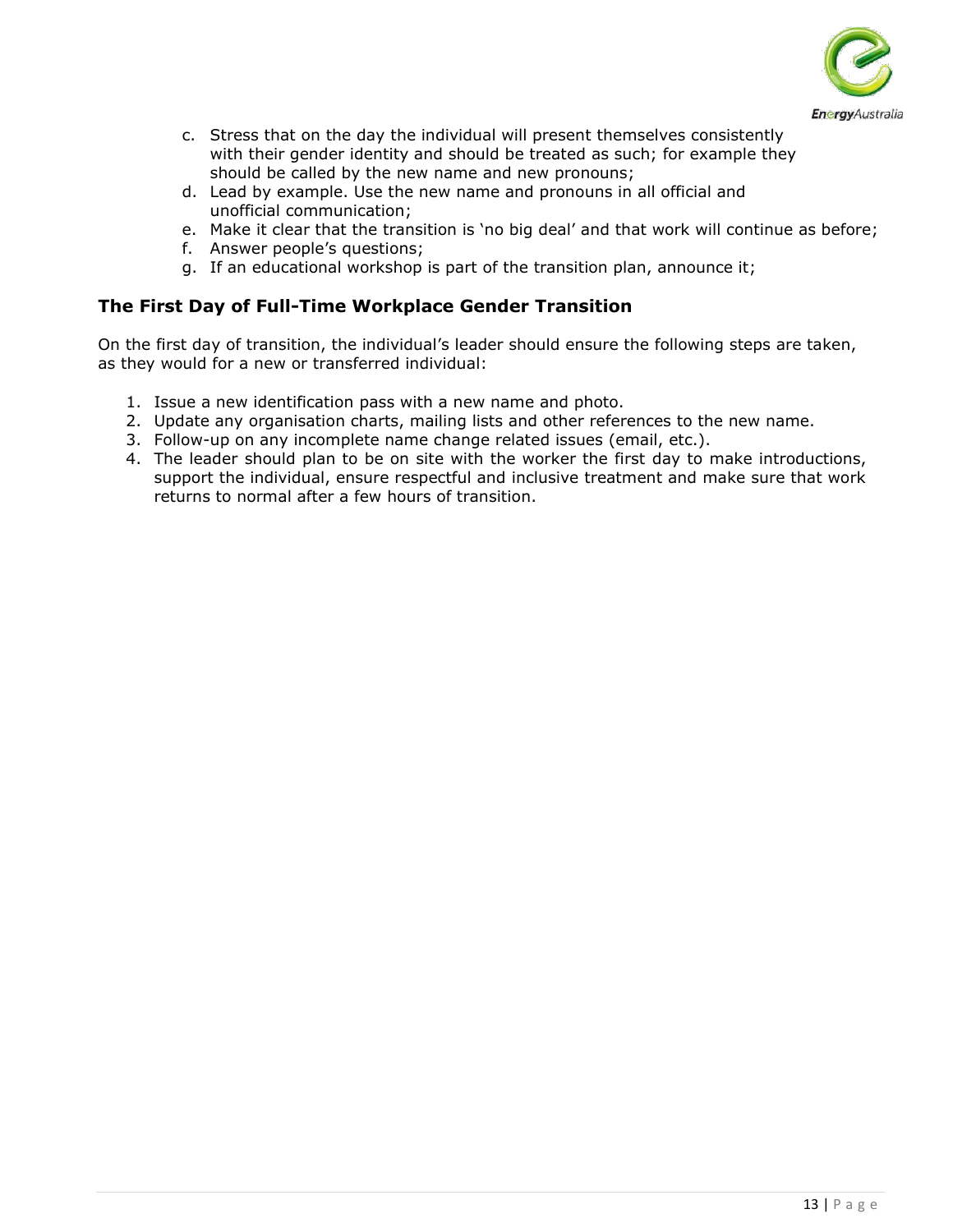

# **Appendix B: Transition Checklist**

### **Creating a Transition Plan and Checklist**

A Transition Plan can help smooth the employee's transition by reducing uncertainties and giving everyone involved a common roadmap to from which to work.

#### **Getting Started:**

- − You, as the individual, should engage a support team;
- − Involve your leader, People and Culture team and/or other supportive co-workers to develop a transition plan that is appropriate for you and the company.

#### **Develop a stakeholders list:**

- − Who are all the people in the company you may need to engage with at some point during the transition?
- − When do they need to be engaged?
- − Are there any specific issues that need to be addressed?

#### **Create a timeline:**

- − What are the transitioning employee's milestones?
- − Identify dates such as legal name change, transition milestones, and other events;
- − Document agreements on appearance, dress code and use of gender-specific facilities;
- − Review the stakeholder list and develop the program to allow time for education and engagement

#### **Things to consider:**

- − Will workspace changes need to be made during the transition?
- − How long do certain changes take? (e.g. legal name changes in HR systems, company directory, etc.)

#### **Expect the unexpected:**

Brainstorm potential roadblocks and adjust your transition plan accordingly. For example:

- − List all the things that a new employee must do during the first week of employment – getting a security pass photo, paperwork, etc.
- − How long do these normally take?
- − Do a search for your current name on the company Intranet. How many of these pages will need have altered or taken down?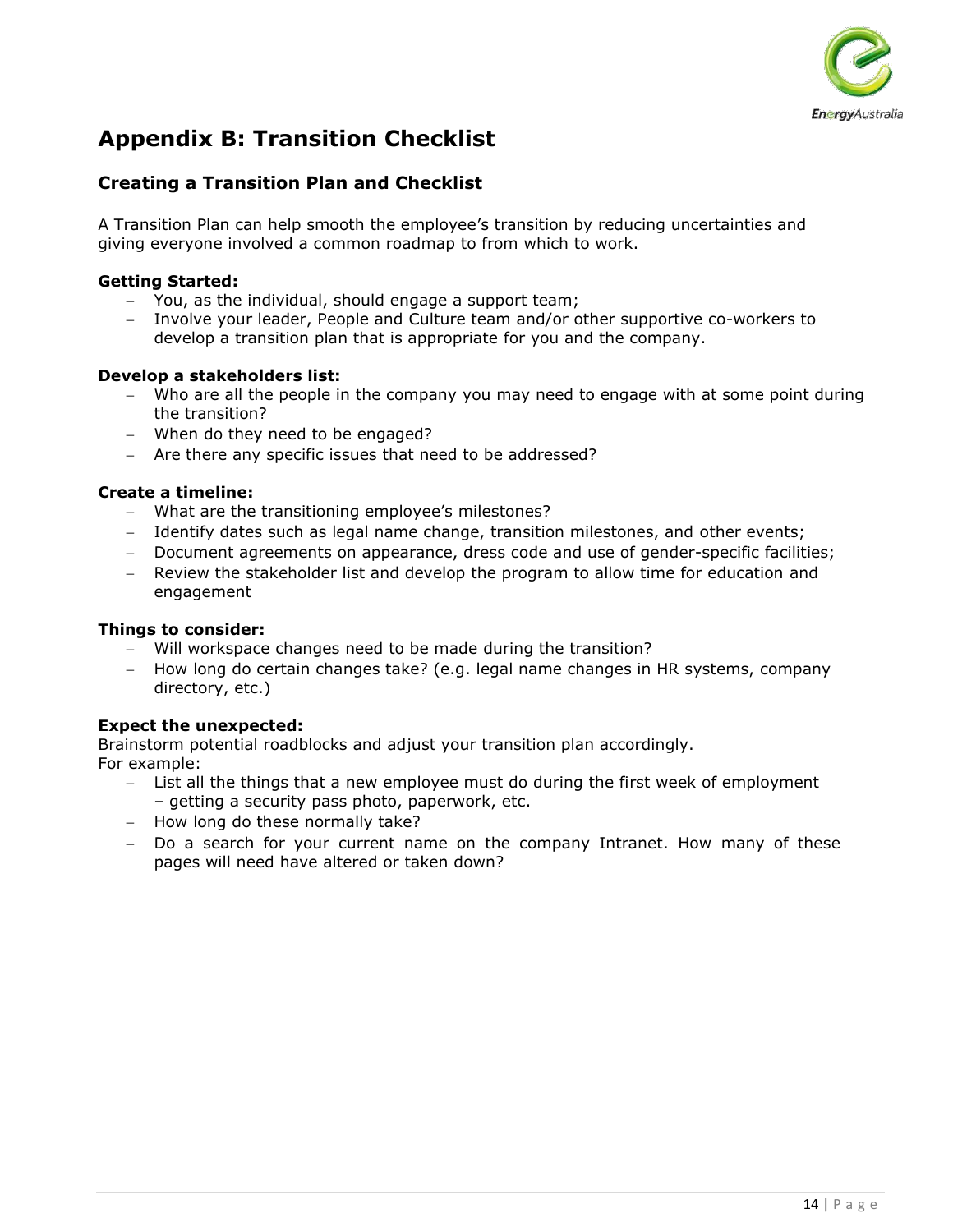

٦

Τ

**Employee Name: Employee Title:**

| <b>Leader Name:</b> | <b>Business Unit:</b> |
|---------------------|-----------------------|
|                     |                       |

| Does the employee want a support person to be involved in discussions about the<br>transition plan? (E.g. workplace union representative, close co-worker)? |  |  |
|-------------------------------------------------------------------------------------------------------------------------------------------------------------|--|--|
| Yes $\Box$                                                                                                                                                  |  |  |
| When will the employee commence transitioning? What will this involve?                                                                                      |  |  |
| Will the employee be changing their name? If so, what will this name be and<br>when should others start using it?                                           |  |  |
| What pronoun/s would the employee like others to use?                                                                                                       |  |  |
| i.e. She/her/hers/herself                                                                                                                                   |  |  |
| What names or pronouns should not be used? What will be the consequences of<br>not using the preferred name or pronouns?                                    |  |  |
| When will other employees be advised about the transition? How and when will<br>this occur?                                                                 |  |  |
| Stakeholder/group<br><u>When</u><br>How                                                                                                                     |  |  |
| What questions about the transition are acceptable / unacceptable?                                                                                          |  |  |
| What resources will be made available to other workers who have questions<br>about the transition? Will training be provided and for which stakeholders?    |  |  |
| When will the employee commence using toilets and facilities that are<br>appropriate to their affirmed gender?                                              |  |  |
| How will other employees be advised that the employee will commence using<br>toilet facilities that are appropriate to their affirmed gender?               |  |  |